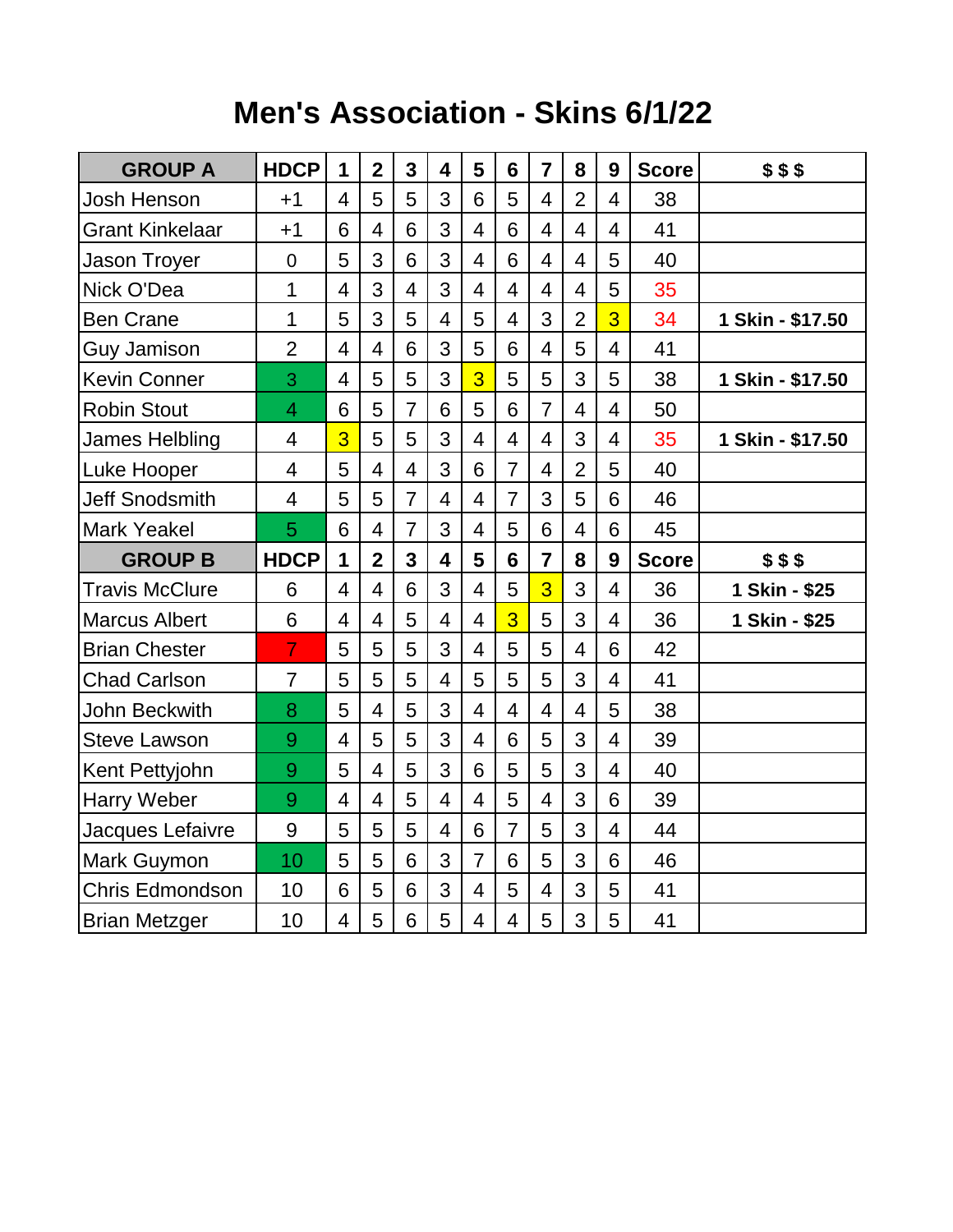## **Men's Association - Skins 6/1/22**

| <b>GROUP C</b>          | <b>HDCP</b> | 1              | $\mathbf{2}$   | 3              | 4              | 5                        | 6              | $\overline{7}$ | 8              | 9              | <b>Score</b> | \$\$\$         |
|-------------------------|-------------|----------------|----------------|----------------|----------------|--------------------------|----------------|----------------|----------------|----------------|--------------|----------------|
| <b>Phil Rogers</b>      | 11          | 4              | 5              | 5              | 4              | 4                        | $\overline{7}$ | 4              | 3              | 4              | 40           |                |
| <b>Hank Hornbeck</b>    | 11          | 5              | $\overline{4}$ | 6              | 4              | 5                        | $\overline{7}$ | 5              | $\overline{4}$ | 5              | 45           |                |
| <b>Chuck Miezio</b>     | 11          | 5              | 4              | $\overline{7}$ | 3              | 5                        | 5              | 4              | $\overline{4}$ | 5              | 42           |                |
| Don Thompson            | 11          | 4              | 5              | 6              | 3              | $\overline{4}$           | $\overline{4}$ | 5              | 3              | 3              | 37           | 2 Skins - \$24 |
| <b>Ryan McClure</b>     | 11          | 6              | 5              | $\overline{7}$ | 3              | 6                        | 5              | 5              | 5              | 5              | 47           |                |
| <b>Rod Clark</b>        | 12          | 5              | 4              | $\overline{7}$ | 3              | 4                        | $\overline{7}$ | $\overline{4}$ | 3              | 5              | 42           |                |
| <b>Rick Little</b>      | 12          | 6              | $\overline{4}$ | 6              | $\overline{2}$ | 5                        | 5              | 4              | $\overline{4}$ | 4              | 40           | 1 Skin - \$12  |
| <b>Jason Hunter</b>     | 12          | 6              | 6              | 8              | 3              | $\overline{\mathcal{A}}$ | 8              | 3              | 5              | $\overline{4}$ | 47           | 1 Skin - \$12  |
| Kyle Loyd               | 12          | 5              | $\overline{4}$ | 9              | $\overline{4}$ | 5                        | 6              | 5              | 4              | $\overline{4}$ | 46           |                |
| <b>Dustin Stutzman</b>  | 13          | 5              | 5              | 5              | 4              | 5                        | 5              | 6              | $\overline{4}$ | 4              | 43           |                |
| <b>Gary Burson</b>      | 14          | 4              | $\overline{7}$ | 5              | 3              | 6                        | 5              | 5              | 4              | 4              | 43           |                |
| Dave Chestnut           | 14          | 6              | 5              | $\overline{7}$ | 3              | 6                        | 6              | 5              | $\overline{4}$ | 5              | 47           |                |
| <b>Bret Johnson</b>     | 14          | 4              | 5              | $\overline{7}$ | 4              | 5                        | $\overline{7}$ | 6              | $\overline{2}$ | 5              | 45           | 1 Skin - \$12  |
| Jim Hartman             | 14          | 5              | 5              | $\overline{7}$ | 4              | 4                        | $\overline{7}$ | 4              | 3              | 4              | 43           |                |
| <b>GROUP D</b>          | <b>HDCP</b> | 1              | $\overline{2}$ | 3              | 4              | 5                        | 6              | $\overline{7}$ | 8              | 9              | <b>Score</b> | \$\$\$         |
| <b>Charlie Dillavou</b> | 15          | $\overline{4}$ | 6              | 8              | 4              | 5                        | 6              | 5              | 3              | 4              | 45           |                |
| <b>Scott Yeazel</b>     | 15          | 5              | 5              | $\overline{7}$ | 5              | 5                        | $\overline{7}$ | 6              | 5              | 6              | 51           |                |
| <b>Gary Denzer</b>      | 15          | $\overline{4}$ | $\overline{4}$ | $\overline{7}$ | $\overline{4}$ | $\overline{4}$           | 6              | 5              | $\overline{4}$ | $\overline{4}$ | 42           |                |
| <b>Jamie Gossett</b>    | 15          | $\overline{7}$ | $\overline{4}$ | 5              | 3              | 6                        | 5              | 4              | $\overline{2}$ | 6              | 42           | 2 Skins - \$24 |
| Tom Rayburn             | 15          | 8              | 6              | Χ              | X              | X                        | X              | Χ              | X              | X              | N/A          |                |
| <b>Josh Sullivan</b>    | 15          | $\overline{7}$ | 5              | $\overline{7}$ | 3              | 5                        | $\overline{7}$ | 5              | $\overline{4}$ | 6              | 49           |                |
| <b>Mark Castor</b>      | 16          | 6              | 3              | 5              | 4              | $\overline{7}$           | 6              | 4              | 4              | 5              | 44           | 1 Skin - \$12  |
| <b>Ted Trulock</b>      | 16          | $\overline{4}$ | 6              | $\overline{7}$ | 3              | 6                        | 6              | 5              | 4              | 6              | 47           |                |
| John McKinney           | 16          | 5              | 5              | 6              | 3              | 4                        | 6              | $\overline{7}$ | 3              | $\overline{3}$ | 42           | 1 Skin - \$12  |
| James Buzicky           | 16          | $\overline{7}$ | 4              | 8              | 4              | 5                        | 6              | 5              | 4              | 5              | 48           |                |
| Mike Randolph           | 16          | 4              | 5              | 8              | 4              | 5                        | 8              | 5              | 4              | 5              | 48           |                |